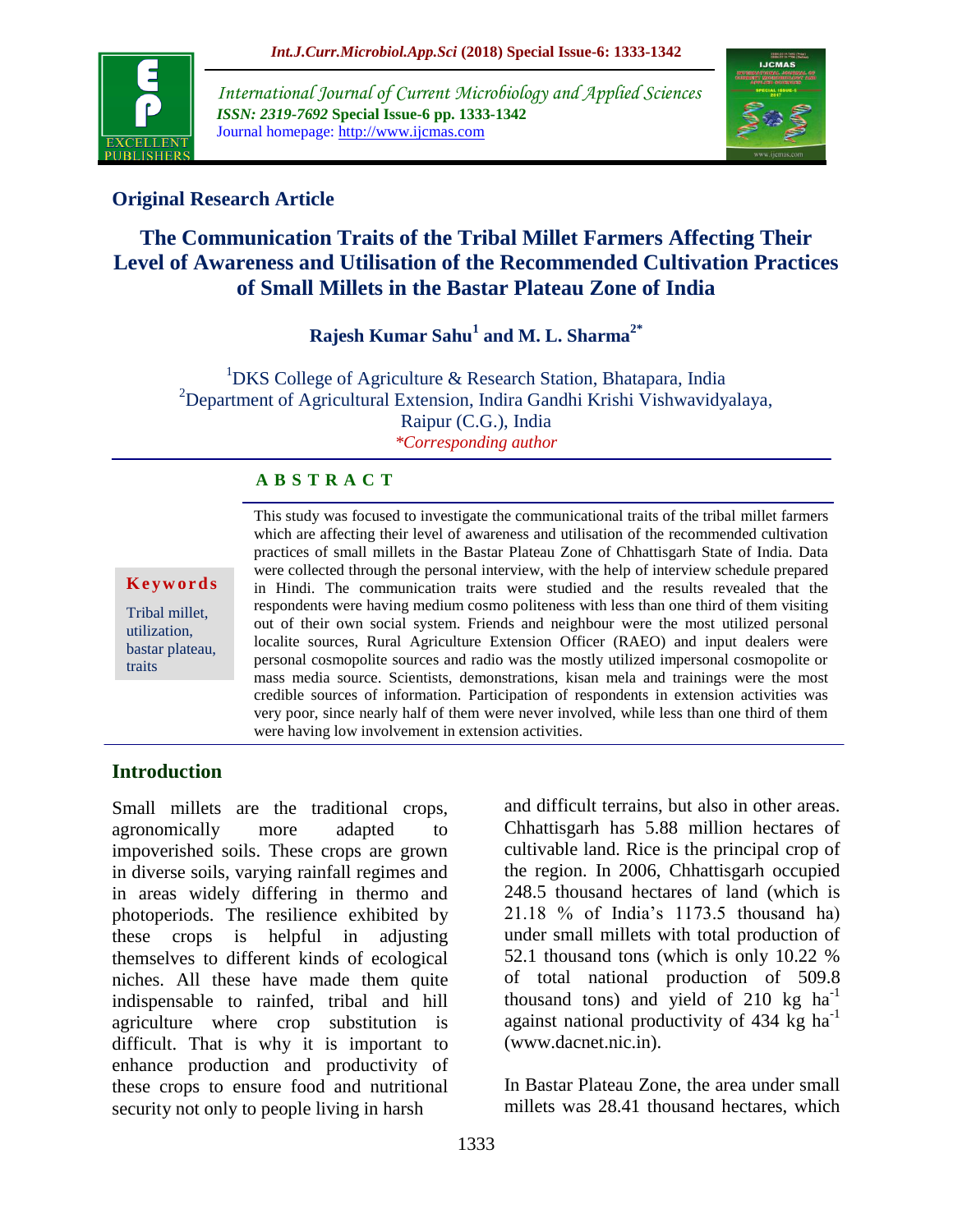was 39.73 per cent of Chhattisgarh State area of 71.50 thousand hectares. While, the total production was 7.95 thousand tons which was 37.06 per cent of Chhattisgarh State production of small millets of 21.45 thousand tons (Anonymous, 2009).

A state cannot progress further till our farmers and agricultural labour improve their living conditions. There is need to provide the benefits of advancements in agricultural sciences to the farmers. There is need to start agro-based village specific activities as the farming alone could not raise the living standard of farmers. Chhattisgarh is very aptly called the *rice bowl*. However, paddy alone would not bring prosperity and food security. It is high time to promote and secure other crops, the most prominent ones being the small millets. In earlier times millets were grown on large areas especially in the tribal belts. But now they are very rapidly being replaced by other crops or being pushed to less remunerative soils, in lack of motivation and market support.

The present study was carried out in Bastar Plateau Zone of Chhattisgarh State with the following objectives:

To study the Socio-economic traits of the small millets growers in study area,

To study the communicational traits of the respondents which are affecting the level of awareness and utilisation of the recommended cultivation practices of small millets.

### **Materials and Methods**

The study was conducted in Bastar Plateau Zone of Chhattisgarh state during the year 2008-09. This agro-climatic zone was purposively selected because the maximum area under small millets exists in this agroclimatic zone. Out of the total six small millet crops, only three important crops viz., Little millet, Kodo millet and Finger millet were selected purposively for this study as they were having the maximum area under coverage as compared to other millets.

Out of the total 25 blocks of Bastar Plateau Zone comprising of Bastar, Dantewada, Narayanpur and Bijapur districts, only one third of the total blocks i.e., 9 blocks were selected purposively on the basis of maximum area under selected small millets for the purpose of the study.

Out of the selected 9 blocks, a total of 18 villages (2 villages from each block - 9x2=18) were selected purposively on the basis of area under small millets for collection of data.

From the total small millet growers of the each selected village, 15 farmers (who were growing at least two crops out of the selected three small millet crops) were selected randomly as respondents for the study. Thus, in this way, a total of 270 farmers  $(18x15 = 270)$  were considered as respondents for collection of data.

## **Data processing and statistical framework used for analysis of data**

The raw data obtained through interview schedule were entered in the worksheet and tally sheet. They were processed, tabulated, classified, analysed and given statistical treatments.

### **Results and Discussion**

### **Communicational Traits**

Brief profile of the respondents on the basis of communicational traits is presented here.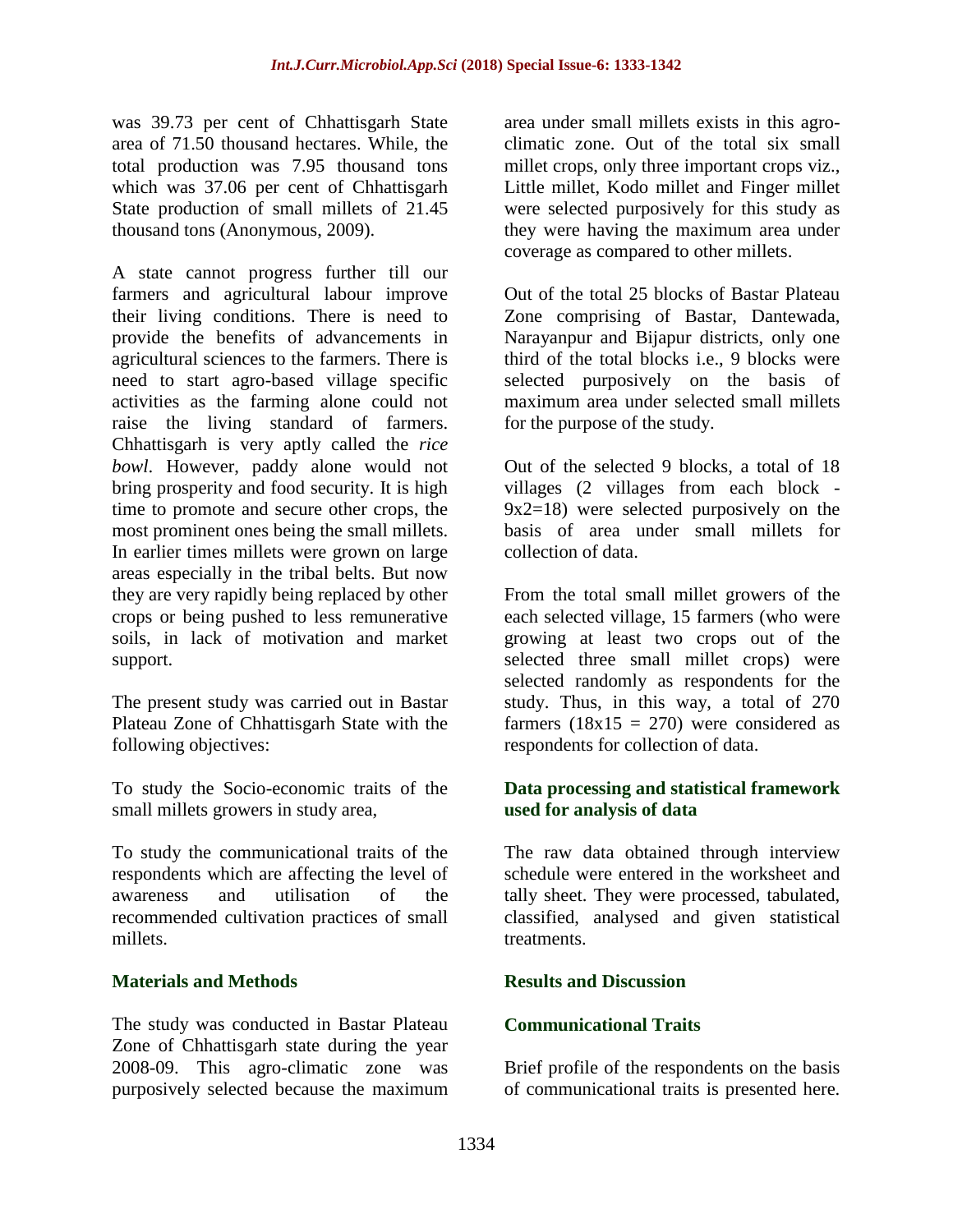Under the category of communicational traits four variable namely cosmopoliteness, sources of information, contact with extension personnel and participation in extension activities were taken.

# **Cosmopoliteness**

Cosmopoliteness refers to the outside contact of individual from his social system. It is supposed to be one of the important factors, which is responsible for providing exposure of farmers towards innovations. The results compiled in Table 1 and depicted in Fig. 1 reveals that majority of the respondents (45.93 %) were having medium cosmopoliteness, while 43.70 per cent and 10.37 per cent of the respondents were having low and high cosmopoliteness. Thus, it may be concluded that nearly 90 per cent of the respondents were having low to medium cosmopoliteness.

More than half of the respondents were having monthly or quarterly frequency of visits (Fig.2) while annual, fortnightly, weekly and daily visits were reported by 20, 15, 9 and 1 per cent of the respondents, respectively.

# **Sources of Information**

All the sources utilized by the respondents for gathering information on agricultural aspects are grouped under three heads viz., personal localite, personal cosmopolite and Interpersonal cosmopolite sources (Table 2). Under the personal localite sources a total of five sources were used out of which friend the most popular one ranked as first, utilized by 91.48 per cent of the respondents. Neighbour (77.04 %), relative (46.67 %), progressive farmers (23.70 %) and panch / sarpanch (6.30 %) were the other personal localite sources ranked II, III, IV and V, respectively. While studying the tribal

farmers Rao and Rao (1994) also come to similar conclusion. Similar results were also reported by Ram (1999).

In the personal cosmopolite sources, a total of seven sources were included. Rural Agricultural Extension Officer (RAEO) ranked first being utilized by 42.96 per cent of the respondents, supported by similar findings reported by Bareth and Intodia (1998) and Lalitha *et al.,* (2002). Input dealer (34.81 %), demonstrations (25.56 %), scientist (18.89 %), kisan mela (11.48 %), training (5.93 %) and ADO / SMS (1.11 %) were the other personal cosmopolite sources and ranked II, III, IV, V VI and VII, respectively.

Among the impersonal cosmopolite i.e., mass media sources, a total of three sources were included in which radio ranked first being utilized by 41.11 per cent of the respondents. Prasad and Gadge (2008) revealed that in Mizoram and Nagaland radio was the most utilised source for getting the information related to the agriculture. Television (10.74 %) and newspaper (5.19 %) were the other mass media sources and ranked as II and III, respectively. Lanjewar (1993) also reported similar results with use of television as information source. Angadi and Swamy (1994), Saxena *et al.,* (1995), Gupta *et al.,*  (2003), Maraddi and Verma (2003) were of the similar opinions regarding use of mass media as important source of information.

# **Credibility of the sources of information**

The credibility of the different information sources were recorded from the respondents and results are depicted in Fig.3. The results reveal that scientists, newspaper and demonstration were the most credible sources to respondents with credibility index of 96.08, 92.86 and 92.75, respectively.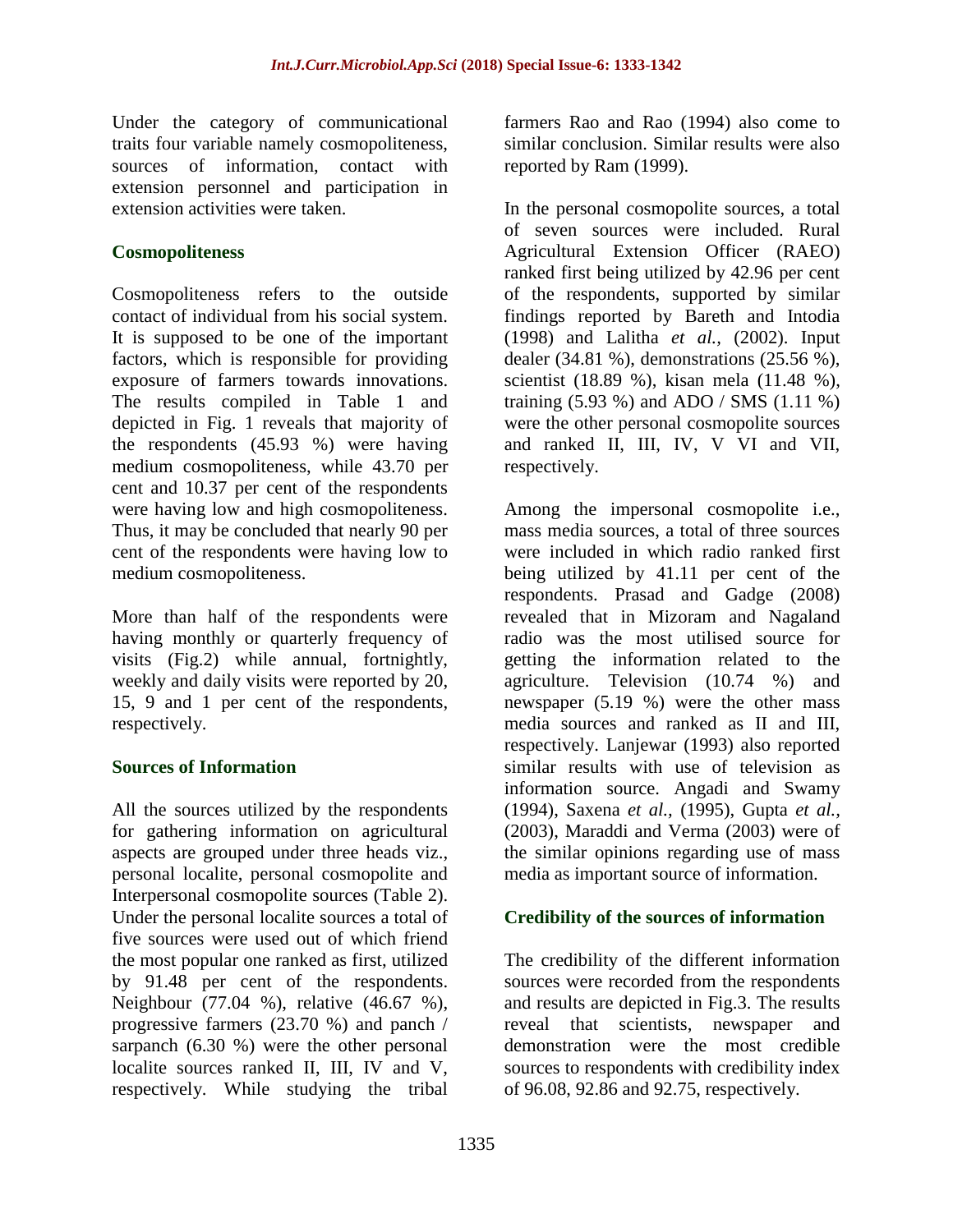|           |                         |                  | $(n=270)$  |
|-----------|-------------------------|------------------|------------|
|           | <b>Cosmo-politeness</b> | <b>Frequency</b> | Percentage |
| $\bullet$ | Low (Up to 2)           | 118              | 43.70      |
|           | Medium $(2-4)$          | 124              | 45.93      |
|           | High (above 4)          | 28               | 10.37      |

# **Table.1** Cosmo-politeness of the respondents

### **Table.2** Sources of Information utilised by the respondents for receiving the information about small millets production technology

|                                            |                             |           |             | $(n=270)$    |  |  |
|--------------------------------------------|-----------------------------|-----------|-------------|--------------|--|--|
|                                            | <b>Source</b>               | Frequency | Percentage* | <b>Rank</b>  |  |  |
|                                            | <b>Personal Localite</b>    |           |             |              |  |  |
|                                            | Friend                      | 247       | 91.48       | I            |  |  |
|                                            | Relative                    | 126       | 46.67       | Ш            |  |  |
|                                            | Neighbour                   | 208       | 77.04       | $\mathbf{I}$ |  |  |
|                                            | Progressive Farmer          | 64        | 23.70       | IV           |  |  |
|                                            | Panch / Sarpanch            | 17        | 06.30       | V            |  |  |
|                                            | <b>Personal Cosmopolite</b> |           |             |              |  |  |
|                                            | <b>RAEO</b>                 | 116       | 42.96       | I            |  |  |
|                                            | ADO/SMS                     | 03        | 01.11       | VII          |  |  |
|                                            | Scientist                   | 51        | 18.89       | IV           |  |  |
|                                            | Kisan Mela                  | 31        | 11.48       | V            |  |  |
|                                            | Demonstration               | 69        | 25.56       | Ш            |  |  |
|                                            | Training                    | 16        | 05.93       | VI           |  |  |
|                                            | <b>Input Dealer</b>         | 94        | 34.81       | $\mathbf{I}$ |  |  |
| <b>Impersonal Cosmopolite (Mass Media)</b> |                             |           |             |              |  |  |
|                                            | Radio                       | 111       | 41.11       |              |  |  |
|                                            | Television                  | 29        | 10.74       | П            |  |  |
|                                            | Newspaper                   | 14        | 05.19       | Ш            |  |  |

\*Data are based on multiple responses

#### **Table.3** Utilisation of number of information sources by the respondents for information related to agriculture  $270$

|                                      |                  | $(n=270)$         |
|--------------------------------------|------------------|-------------------|
| Use of number of information sources | <b>Frequency</b> | <b>Percentage</b> |
| Low $(1-2)$ sources)                 | 25               | 09.26             |
| Medium (3-5 sources)                 | 164              | 60.74             |
| High $(6-10 \text{ sources})$        | 71               | 26.30             |
| Very high (above 10 sources)         | 10               | 03.70             |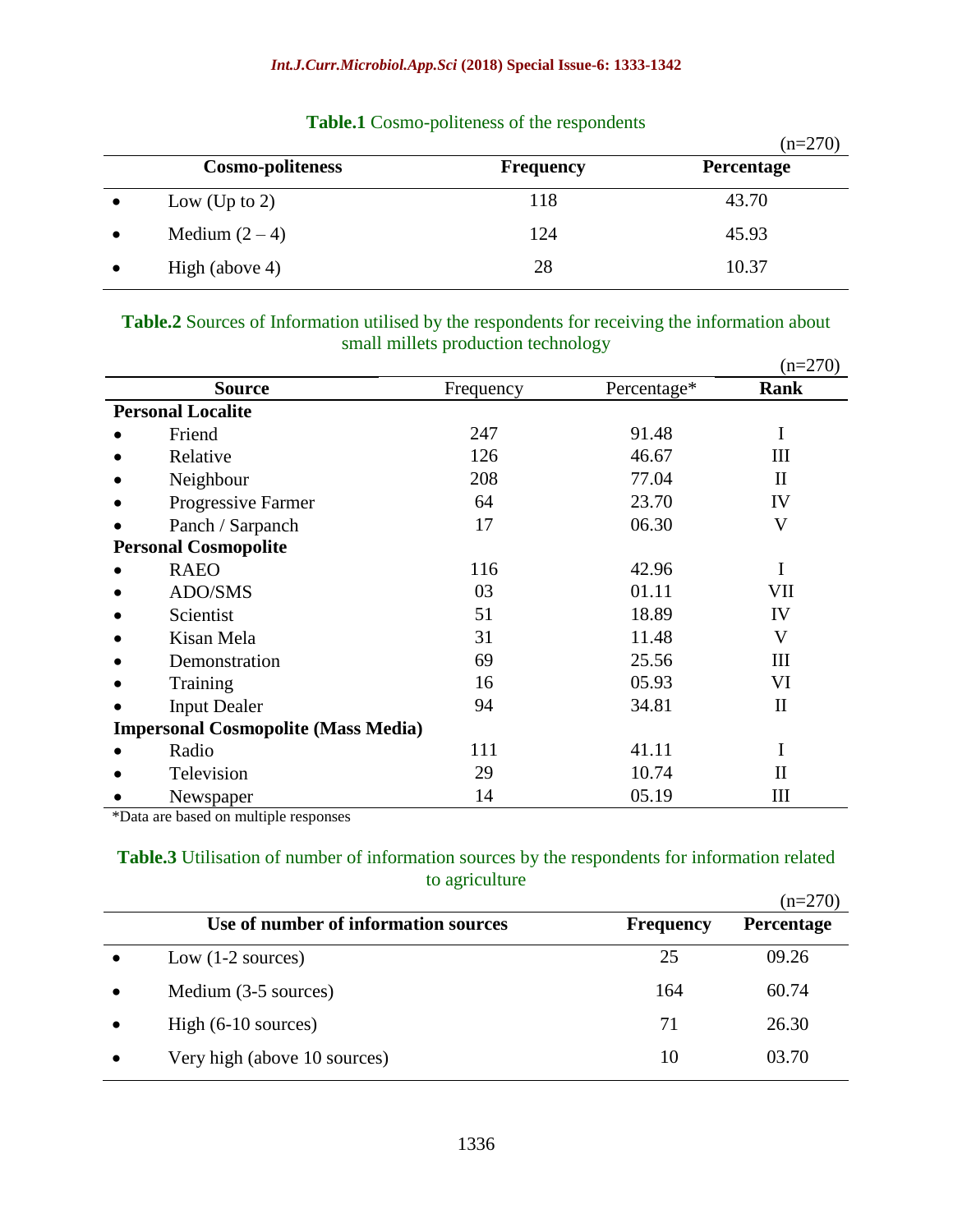#### *Int.J.Curr.Microbiol.App.Sci* **(2018) Special Issue-6: 1333-1342**

|                            |              |                     |                   | $(n=270)$      |
|----------------------------|--------------|---------------------|-------------------|----------------|
| <b>Extension Personnel</b> | <b>Never</b> | <b>Occasionally</b> | <b>Frequently</b> | <b>Regular</b> |
| <b>RAEO</b>                | 154 (57.04)  | 16(05.93)           | 83 (30.74)        | 17(06.29)      |
| ADO/SMS                    | 267 (98.89)  | 03(01.11)           | 00(0.00)          | 00(0.00)       |
| Scientist                  | 219 (81.11)  | 48 (17.78)          | 03(01.11)         | 00(0.00)       |
|                            |              |                     |                   |                |

# **Table.4** Extent of contact of the respondents with Extension Personnel

**\*** Figures in parentheses show the percentage

#### **Table.5** Participation of the respondents in extension activities

|       |                                                     |           |            | $(n=270)$          |
|-------|-----------------------------------------------------|-----------|------------|--------------------|
|       | <b>Extension Activity</b>                           | Frequency | Percentage | Rank               |
|       | Provided land for Demonstration                     | 33        | 12.22      | VII                |
|       | Visit to Demonstration plot of neighbour            | 61        | 22.59      | IV                 |
|       | Frequent discussion with Extension Worker           | 111       | 41.11      | I                  |
|       | Participation in Krishak Diwas at farmers' field    | 51        | 18.89      | V                  |
|       | Participation in Extension Meeting                  | 90        | 33.33      | $\mathbf{I}$       |
|       | Participation in Kisan Mela                         | 29        | 10.74      | <b>VIII</b>        |
|       | Visit to Agriculture Exhibition                     | 17        | 06.30      | IX                 |
|       | Regular reader of Extension Publications            | 08        | 02.96      | X                  |
| Radio | Occasionally hearing Agriculture based programme on | 74        | 27.41      | $\mathop{\rm III}$ |
| on TV | Occasionally watching Agriculture based programmes  | 43        | 15.93      | VI                 |
|       | Visit to College of Agriculture & Research Station  | 17        | 06.30      | IX                 |

\* Data are based on multiple responses

# **Table.6** Distribution of the respondents according to their involvement in Various extension activities

|                                            |                |                  | $(n=270)$         |
|--------------------------------------------|----------------|------------------|-------------------|
| <b>Involvement in extension activities</b> |                | <b>Frequency</b> | <b>Percentage</b> |
|                                            | Nil            | 134              | 49.63             |
|                                            | Low (Up to 4)  | 79               | 29.26             |
|                                            | Medium $(5-8)$ | 40               | 14.81             |
|                                            | High (above 8) | 17               | 06.30             |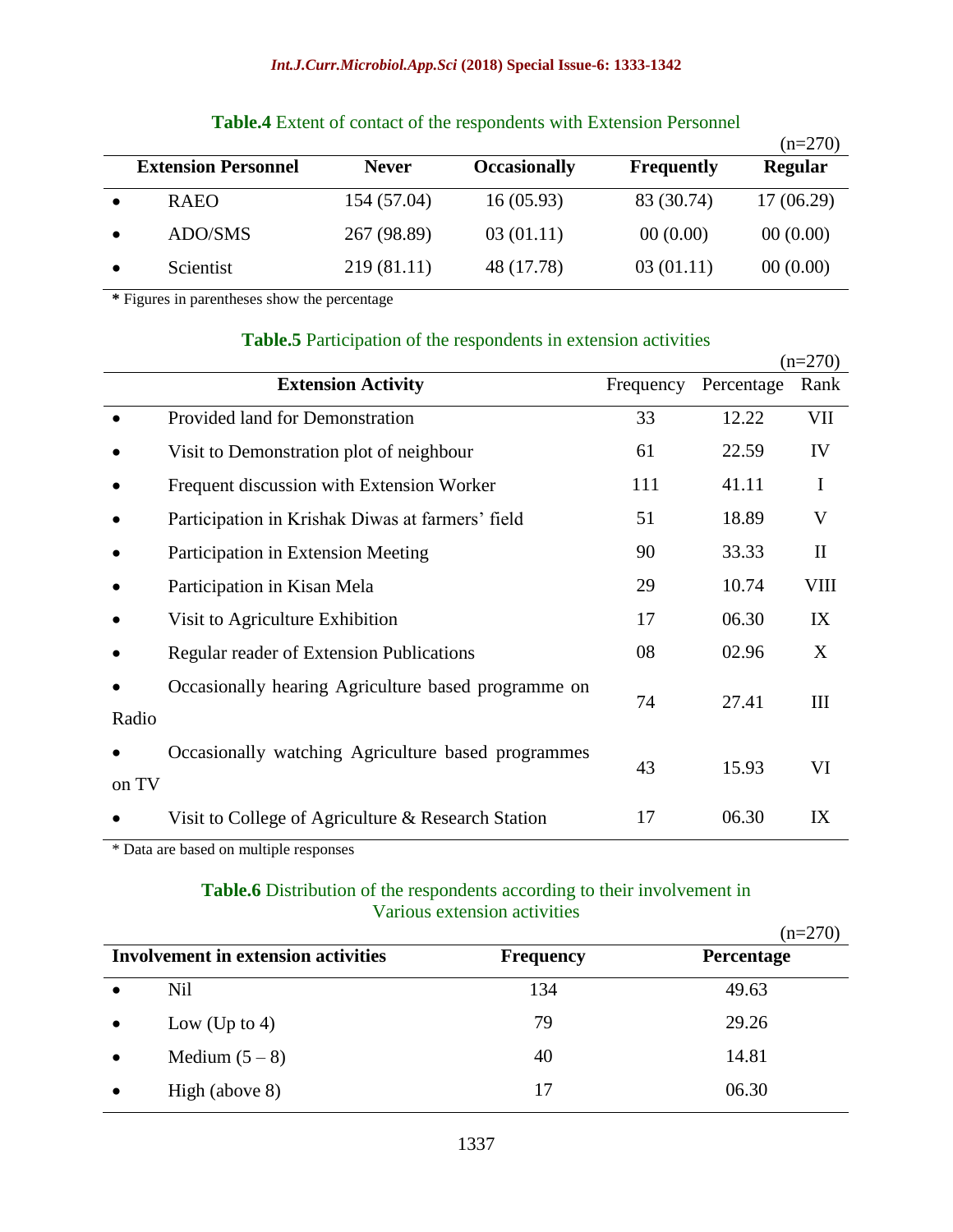#### *Int.J.Curr.Microbiol.App.Sci* **(2018) Special Issue-6: 1333-1342**





Fig.2 Visiting pattern of the respondents out of their own social system

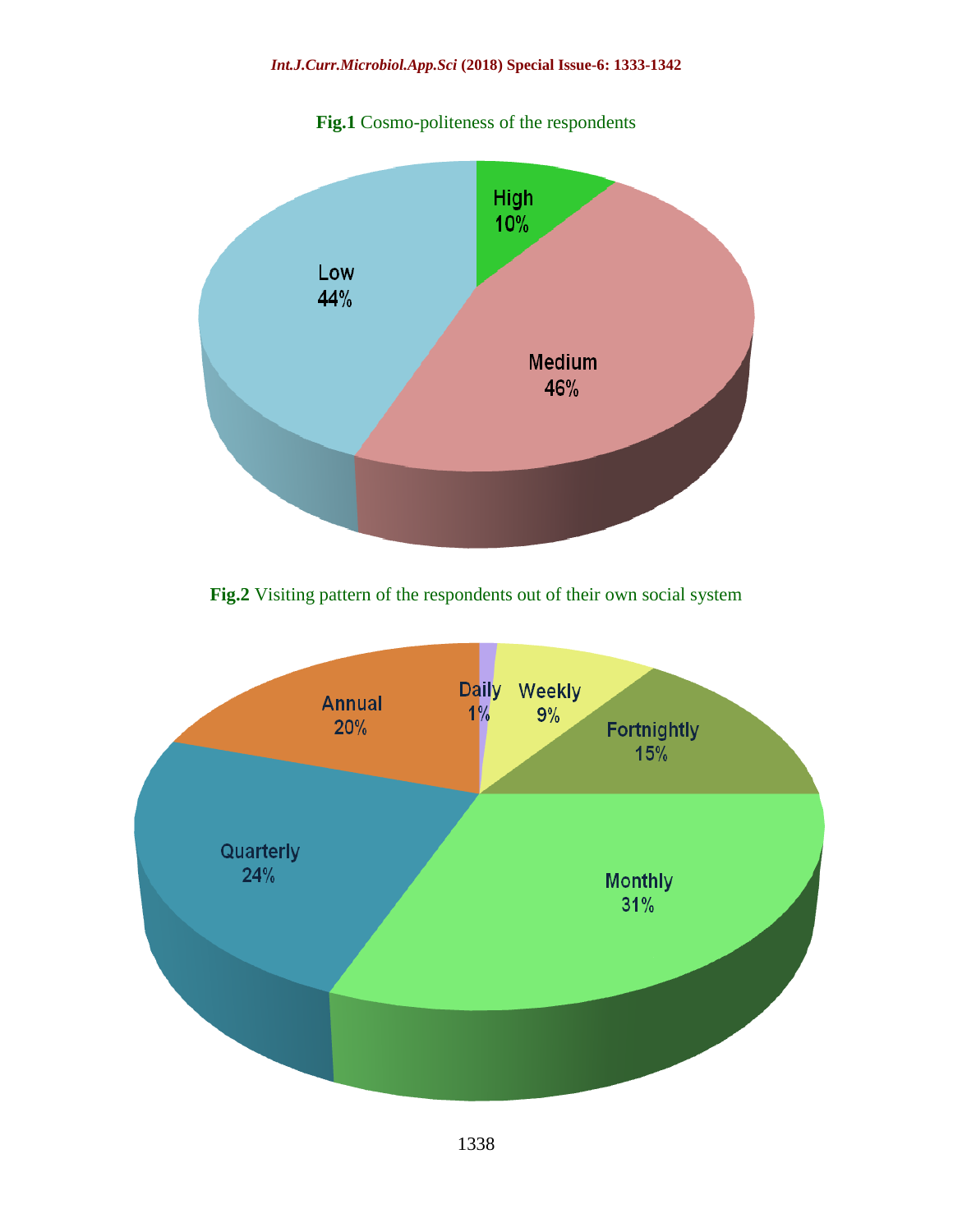

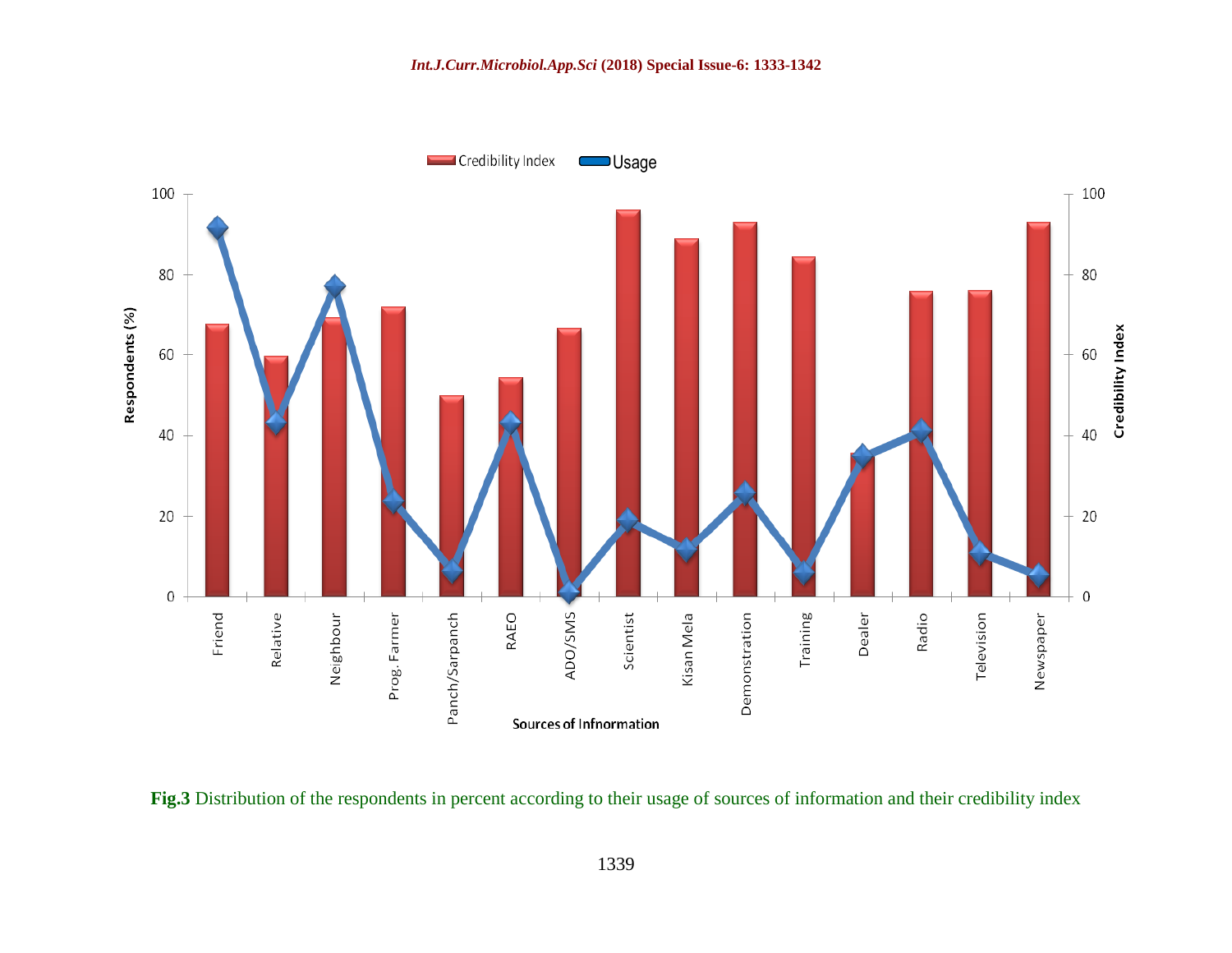The other sources with high credibility index were Kisan mela (88.71), Training (84.38), Television (75.86), Radio (75.68), Progressive farmer (71.88), neighbour (69.23), friend (67.61), ADO / SMS (66.67), relative (59.48), RAEO (54.31), Panch / Sarpanch (50.00) and Input dealer (35.64).

# **Utilisation of number of information sources**

Data on number of information sources being utilized by the individual respondents was recorded and the results are presented in Table 3. The results reveal that majority of the respondents (60.74 %) were utilizing 3-4 information sources, whereas 26.30 per cent of the respondents were using 6-10 sources. Thus, it may be concluded that more than two third of the respondents were utilizing up to five sources of information.

# **Contact with Extension Personnel**

Frequencies of contact with extension personnel (RAEO, ADO / SMS and Scientist) of the respondents were asked and results are compiled in Table 4. Majority of the respondents (57.04 %) never contacted with the RAEO, while 30.74, 6.29 and 5.93 per cent of them had frequent, regular and occasional contact, respectively.

Almost all of the respondents (98.89 %) never contacted with ADO / SMS and only 1.11 per cent had occasional contact. Regarding contact with scientist, majority of the respondents (81.11) had never contacted, while 17.78 per cent and 1.11 per cent had occasional and frequent contact with them. Similar findings were reported by Singh *et al.,* (2004), Venkataramalu *et al.,* (2004), Rajni (2006), Sahu (2006), Deshmukh *et al.,*  (2007), Yadav (2007), Dhruw (2008), Patel (2008), Prasad and Gadge (2008) and Yadav (2008).

# **Participation in Extension Activities**

Regarding extension participation a total of eleven extension activities were enlisted and their participation in those activities were recorded from the respondents. Results are presented in Table 5.

The result reveals that maximum participation was in frequent discussion with extension worker by 41.11 per cent of the respondents.

The other extension activities having respondents' participation were participation in extension meeting (33.33 %), occasional hearing of agriculture based programme on radio (27.41 %), and visit to demonstration plot of neighbour (22.59 %). About 18.89 per cent of the respondents had participated in krishak diwas at farmers' field and 15.93 per cent had occasionally watched the agricultural programmes on TV.

The overall extent of involvement of the respondents in various extension activities was computed, compiled and presented in Table 6. Slightly less than half of the respondents were having no involvement in any extension activity. Nearly 30 per cent of the respondents were having low involvement while nearly 15 per cent of them were having medium involvement but only  $6^{1}/_2$  per cent of them were having high involvement in different extension activities. Khan *et al.,* (2007) also reported similar findings.

This shows the utmost and urgent need of increasing the involvement of the farmers in the extension activities. Since without increasing the involvement of the farmers in the extension activities it is not possible to increase the productivity and production of the millets and uplift the living standard of the tribal farmers.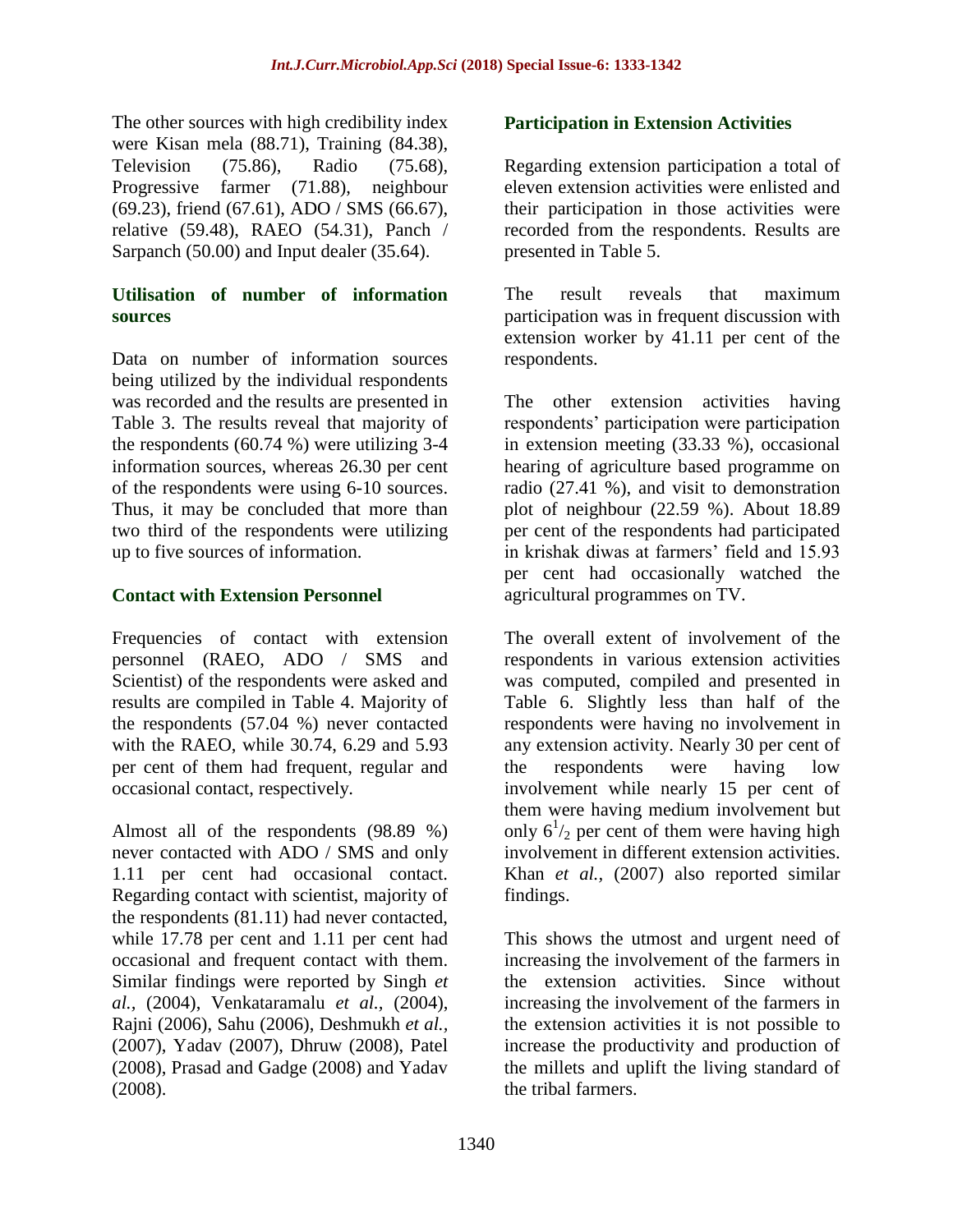### **References**

- Angadi, J.G. and Swamy S. B. 1994. A study on the perception of farmers about selected marketing practices. *Maharashtra Journal of Extension Education* 13: 199-202.
- Anonymous,  $2009<sub>b</sub>$ . Kharif 2008 ki Purti evam 2009 ka lakshya kchetrachchadan, Utpadan avam Utpadakta Karyakram. Directorate of Agriculture, Chhattisgarh Government, Raipur.
- Bareth, L.S. and Intodia, S.L., 1998. Communication sources utilised by Urd growers in the tribal areas of Rajasthan. *Gujarat Journal of Extension Education* (8 & 9): 113-118.
- Deshmukh, P.R., Kadam, R.P. and Sindhe, V.N. 2007. Knowledge and adoption of agricultural technologies in Marathwada. *Indian Research Journal of Extension Education* 7 (1): 40-42.
- Dhruw, K.S. 2008. A study on adoption of recommended maize production technology among the farmers of Kanker district of Chhattisgarh state. *M. Sc. (Ag.) Thesis,* I.G.K.V., Raipur (C.G.).
- Gupta, S.P., Amardeep and Vir, K. 2003. Utilization of information sources by the farmers under different production system in Uttaranchal and Uttar Pradesh. *Manage Extension Research Review* 4 (2): 70-82
- Khan, M. A. 2001. Consequences of Agricultural Diversification on Socioeconomic and Agricultural Conditions of Tribal and Non-Tribal Farming Communities. *Ph.D. Thesis*, Dr. Bhim Rao Ambedkar University, Agra.
- Lalitha, K.C., Lakshminarayan, M.T., Manjunatha, B.N. and Vaster, C.S. 2002. Information consultancy pattern among sugarcane farmers. *Karnataka Journal of Agricultural Sciences* 15

(2): 411-412.

- Lanjewar, A.M. 1993. Impact of television programmes on rural women. *Maharashtra Journal of Extension Education* 12: 325-326.
- Maraddi, G.N. and Verma, N.S. 2003. Knowledge of farmers on cotton production technologies in Malaprabha command area. *Karnataka Journal of Agricultural Science* 16 (1): 72-76.
- Patel, M.K. 2008. A study on technological gap in recommended soybean production technology among the farmers of Kabirdham district of Chhattisgarh state. *M.Sc. (Ag.) Thesis,* IGKV, Raipur (C.G.).
- Prasad, K. and Gadge, S.V. 2008. Information source utilization pattern among the tribal farmers of North Eastern hill region of India. *Agricultural Extension Review* January-June. 16-20.
- Rajni, T. 2006. Impact of mushroom production and processing training on farm women organized at Indira Gandhi Krishi Vishwavidyalaya, Raipur, (C.G.). *M.Sc. (Ag.) Thesis,* IGKV, Raipur (C.G.).
- Ram, S., 1999. Impact of the Mahi bajaj sagar irrigation project Banswara on adoption of improved technology of wheat cultivation in tribal area of Rajasthan. *Ph.D. Thesis,* RAU, Bikaner Campus – Udaipur.
- Rao, P.P. and Rao, V.K., 1994. Utilisation and credibility of information sources by the tribal farmers. *Tribal Research Bulletin Maharashtra* 16 (1): 18-21.
- Sahu, R.K. 2010. Study on Technological gap, Yield Gap and Utilisation Pattern of Small Millets among the Tribals in the Bastar Plateau Zone of Chhattisgarh. P*h*.D. Thesis, IGKV, Raipur (C.G.)
- Sahu, V.K. 2006. A study on analysis of